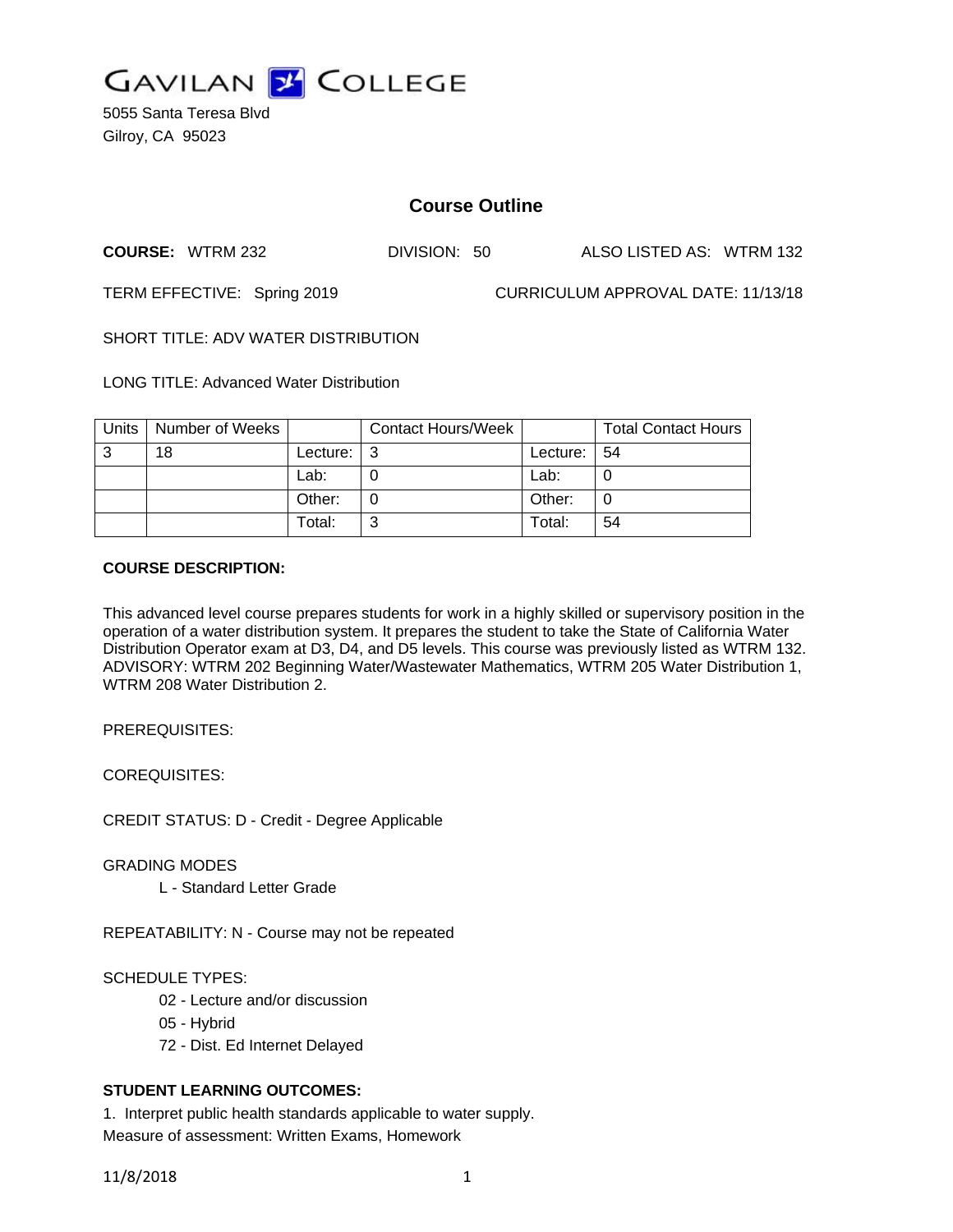Year assessed, or planned year of assessment: 2017 Semester: Fall

2. Discuss the principals of management, organization and leadership techniques.

Measure of assessment: Written Exams, Discussions, Homework

Year assessed, or planned year of assessment: 2017

## Semester: Fall

3. Demonstrate the ability to meet the written test standards for the D3, D4, and D5 level State of California water distribution operator exams.

Measure of assessment: Quizzes, Exams, Worksheets

Year assessed, or planned year of assessment: 2017

# **CONTENT, STUDENT PERFORMANCE OBJECTIVES, OUT-OF-CLASS ASSIGNMENTS**

Curriculum Approval Date: 11/13/18

## 3 Hours

Content: Public Health - In-depth exploration and applications of: public health aspects of water supply; drinking water standards; cross connection control and backflow prevention.

Student Performance Objectives: Interpret and analyze public health standards applicable to water supply including drinking water standards, cross connection control and back flow prevention.

3 Hours

Content: Sources of Water and Characteristics - Knowledge and applications of: distinct sources of surface water, groundwater and reclamation product; physical, chemical and biological characteristics of each type. Student Performance Objectives: Distinguish and evaluate sources and characteristics of available water and their uses and applications.

#### 3 Hours

Content: Water Production, Storage and Distribution - Comprehensive water treatment processes and plant operations; storage reservoirs and tanks; distinct types of distribution systems; testing, monitoring and maintaining water quality in distribution systems. Field trip to the campus' water storage tanks.

Student Performance Objectives: Compare and contrast different types of water distribution systems. Interpret and synthesize drinking water public health hazards and water quality standards. Describe in detail testing and monitoring standards and processes and procedures for maintaining water quality in distribution systems.

#### 6 Hours

Content: Mathematics and Hydraulics - Advanced calculations and conversions relating to: chemical dosages; hydrostatics; flow rates, volumes and measurements; pump rates, head and efficiency.

Student Performance Objectives: Formulate and perform higher order mathematical calculations and conversions relating to water flow, pressure, volume, velocity, force, chlorine dosage and meter accuracy. Perform mathematical problems relating to the ability to calculate: the cost of water production, the cost of pumping water, estimating future water needs, the hydraulic gradient, water production costs, a water loss rate and annual expenditures. Perform complex mathematical calculations and conversions relating to volumes, flow rates, velocities, pressure, hydrostatic force, chlorine dosage and meter accuracy.

## 3 Hours

Content: Disinfection - Advanced knowledge and applications of: chlorine properties and use; chlorine reactions with various compounds; chlorine safety; breakpoint chlorination; disinfectants other than chlorine.

Student Performance Objectives: Identify and assess the proper method to disinfect pipe. Analyze and evaluate the mechanics and operations of chlorine delivery systems and safely perform chlorine related procedures. Discuss the safe handling of chlorine. Explain how to properly collect water samples from water distribution systems and test for chlorine residual.

## 3 Hours

Content: Pipelines - Pipeline concepts and principles: construction and materials; installation, protection and maintenance; applications and uses.

Student Performance Objectives: Identify and assess the proper methods to select, handle, install, repair and maintain pipe. Assess factors considered in the selection of pipe.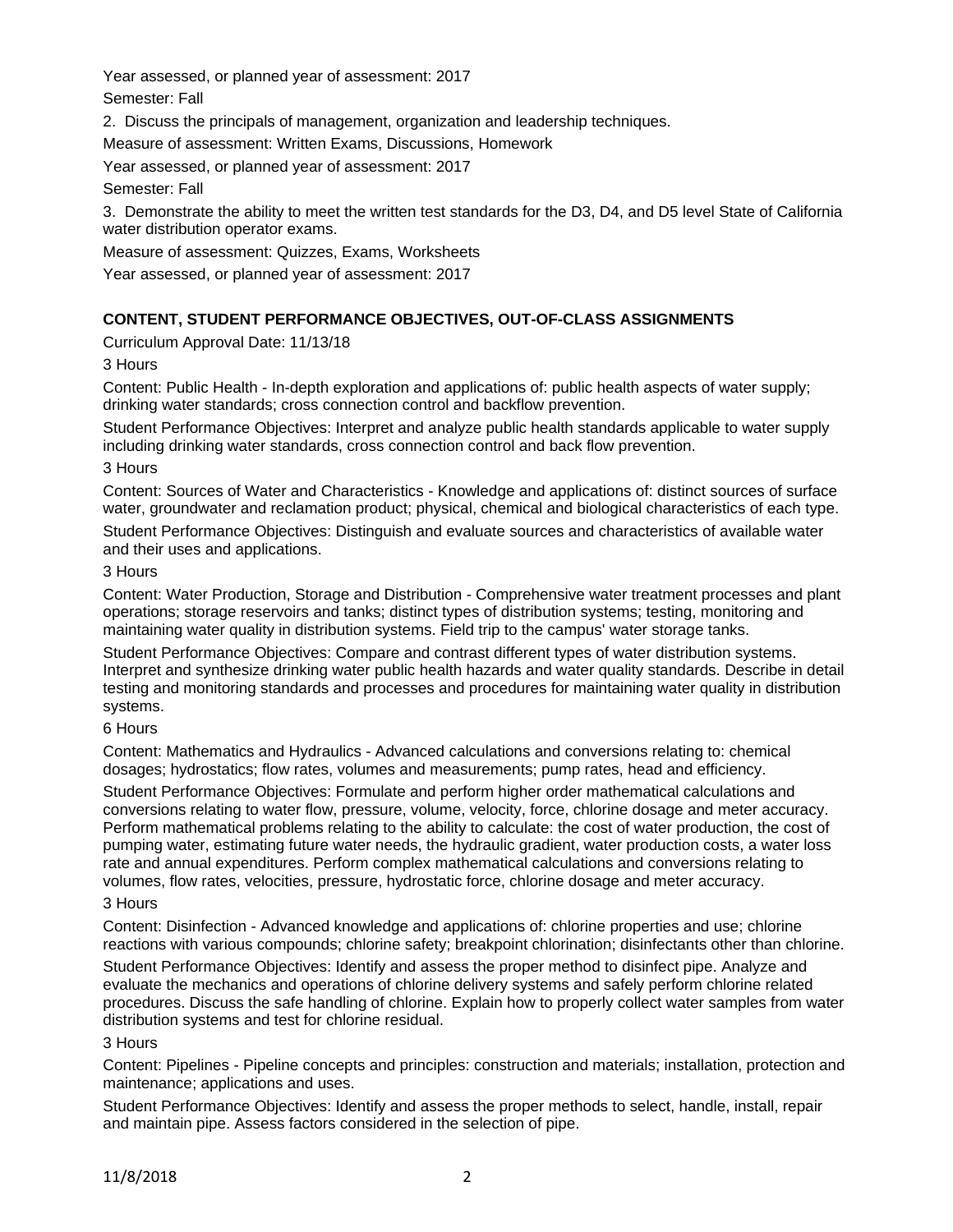## 3 Hours

Content: Pipeline Appurtenances - Specific types of valves - blow-offs and air valves; applications for installation and maintenance; purposes and functions.

Student Performance Objectives: State the uses of water utility valves. Identify the various types of valves and describe their purpose. Discuss the importance of maintaining accurate valve records.

### 3 Hours

Content: Meters and Services - Specific types of meters and materials; methods and practices in installation; maintenance and uses.

Student Performance Objectives: Assess factors considered in the selection of pipe including the ability to read meters and calculate their accuracy. Name the different types of meters and explain their practical applications.

#### 3 Hours

Content: Pumps and Motors - Advanced pumping terminology, pumping principles, types and uses of pumps; applied interpretation of pump curves, motors, voltage power and efficiency; installation and maintenance.

Student Performance Objectives: Formulate pump functions and operations. Explain pumping operations and identify and assess common pump problems, including control systems and SCADA systems. Adjust and repack packing glands. Perform routine maintenance of pumps and motors.

#### 3 Hours

Content: Electrical/Instrumentation - Advanced terminology, types of control systems, sensing and sampling devices; specific types of electronic signals, readout devices and remote control systems; SCADA systems, signal transmission and

calibration; data transmission methods and systems.

Student Performance Objectives: Utilize advanced electrical terms. Evaluate control circuits, sensing equipment and SCADA systems. Discuss data transmission methods and systems.

#### 3 Hours

Content: Safety - Applied principles of trenching and shoring, pipe construction, working in confined spaces and working around construction equipment; familiarity with safety regulations - SDS documentation (HazCom Regulations), OSHA

#### regulations.

Student Performance Objectives: Conduct any required demonstration work safely by adhering to safety regulations and safe work practices. Explain the OSHA reporting requirements. Recognize safety hazards, safety regulations and safe work practices including the principles of emergency response planning, operations, hazards and vulnerability assessment of water distributions systems and facilities. Develop a safety plan.

#### 3 Hours

Content: Maps, Drawings and Records - Synthesis, analysis and interpretation of commonly used symbols, conventions and terminology used with various types of maps and construction drawings; record keeping of as-built drawings, map ties, water production and maintenance records.

Student Performance Objectives: Interpret and analyze complex water distribution system maps, drawings, records and as-built drawings. Develop, maintain and interpret accurate water production and maintenance records. Explain the reason for maintaining thorough records.

## 3 Hours

Content: Water System Operations - Daily operating procedures, monitoring process information, regulation of flows; chemical use and handling operating records and reports; emergency conditions and procedures.

Student Performance Objectives: Name the types of water systems. List the common elements associated with water supply systems. Discuss the two major objectives for drinking water distribution systems maintaining water quality and maintaining adequate pressure/flow. Discuss the safety precautions for system operation and maintenance work.

## 3 Hours

Content: Management and Leadership Skills - General principals of organization; administration; communication and leadership.

Student Performance Objectives: Discuss the general principles of management, organization and leadership techniques as they relate to the water/wastewater industry.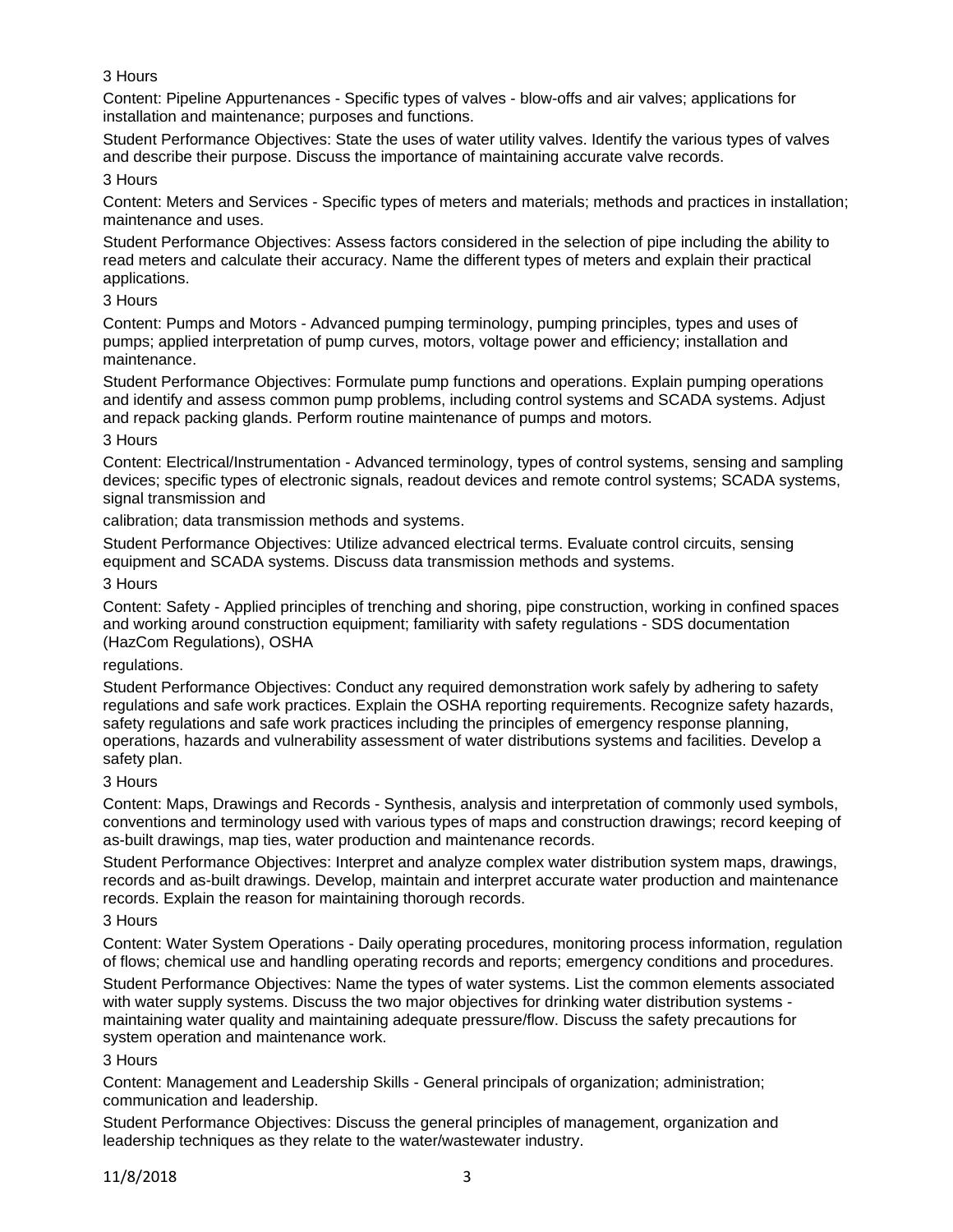## 3 Hours

Content: Emergency Response Planning and Operations - General principles of hazard assessment and vulnerability analysis; Standardized Emergency Management System (SEMS).

Student Performance Objectives: Explain the general principles of emergency response planning and operations and the hazard and vulnerability assessment of water distributions systems and facilities. Describe SEMS.

4 Hours

Content: Public Relations - Assessment and response to water quality complaints; interpretation and evaluation of water quality standards violations; communications and dealing with the media; standards for public notification and dealing with the public. Review the Water Distribution Exams Expected Range of Knowledge, the application process and the type of exam questions.

Student Performance Objectives: State the role of public relations as it relates to the water industry and the role of water distribution personnel. Discuss the application process for the water distribution exams. 2 Hours

## **METHODS OF INSTRUCTION:**

lectures, discussions, multimedia presentations, guest speakers, field trips

#### **OUT OF CLASS ASSIGNMENTS:**

Required Outside Hours: 30

Assignment Description: Read related textbook chapter. Review notes and complete study guide questions.

Required Outside Hours: 36

Assignment Description: Study for quizzes and midterm and final exams. Complete sample water distribution exams for Grade D3, D4, and D5.

Required Outside Hours: 42

Assignment Description: Homework: Such as - Complete take home math problem sets. and/or Explore the campus and investigate the various types of valves/valve assembly systems utilized. Come prepared to discuss your findings with the class. and/or Determine the type of meter that is on your personal water service and come prepared to discuss with the class. and/or Field trip to a local pump station. Write a 1-2 page paper on your experience. and/or Put together a sample safety plan. and/or Prepare an as-built. and/or Interview a water utility management staff member about their emergency response plan and come prepared to discuss the information in class.

## **METHODS OF EVALUATION:**

Writing assignments Percent of total grade: 20.00 % Percent range of total grade:10% to 30 % Written Homework Problem-solving assignments Percent of total grade: 30.00 % Percent range of total grade: 20% to 40% Homework Problems, Quizzes Objective examinations Percent of total grade: 40.00 % Percent range of total grade: 40% to 60% Multiple Choice, Other: Math - Show Work Other methods of evaluation Percent of total grade: 10.00 % 0% - 20% Student Participation

## **REPRESENTATIVE TEXTBOOKS:**

Required Representative Textbooks

Mays, Larry W. Water Transmission and Distribution (Fourth Edition). Denver, CO: American Water Works Association,2010.